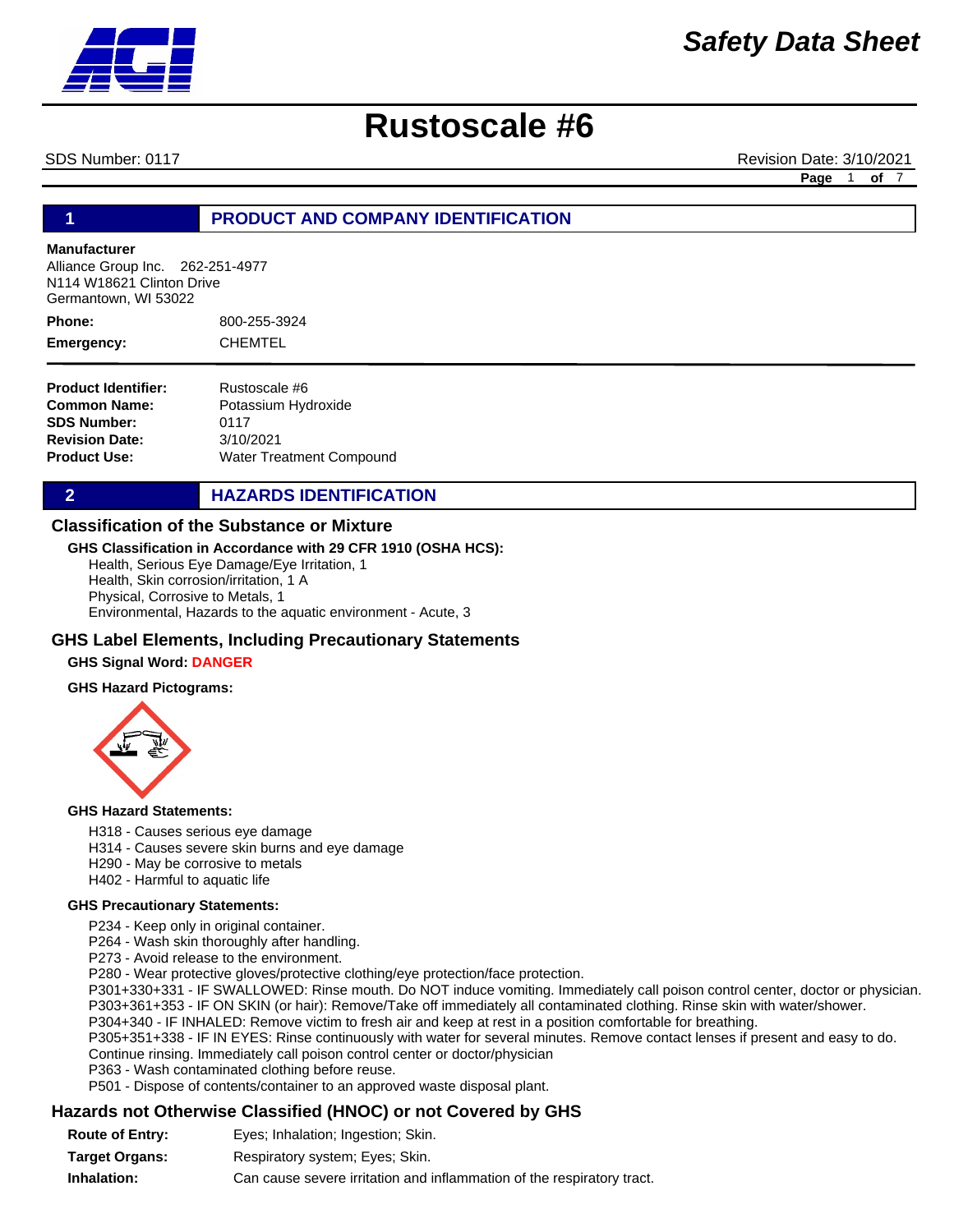

SDS Number: 0117 Revision Date: 3/10/2021 **Page** 2 **of** 7

| <b>Skin Contact:</b> | May cause irritation, scarring and permanent damage.                 |  |
|----------------------|----------------------------------------------------------------------|--|
| <b>Eye Contact:</b>  | May cause irritation and burns. May cause permanent eye damage.      |  |
| Ingestion:           | Corrosive and may cause severe damage to mouth, throat, and stomach. |  |

#### **HMIS III:** Health = 2(Chronic), Fire = 0, Physical Hazard = 0

| HMIS                   |   |  |
|------------------------|---|--|
| <b>HEALTH</b>          | 2 |  |
| <b>FLAMMABILITY</b>    |   |  |
| <b>PHYSICAL HAZARD</b> |   |  |
| PERSONAL PROTECTION    |   |  |

## **3 COMPOSITION/INFORMATION OF INGREDIENTS**

\*Substance/Mixture: Mixture

| CAS#            | $\frac{1}{2}$ | Chemical Ingredients:<br>Chemical Name: |  |
|-----------------|---------------|-----------------------------------------|--|
| 497–19–8        | $<5\%$        | Sodium carbonate monohydrate            |  |
| $1310 - 58 - 3$ | $<$ 15%       | Potassium hydroxide                     |  |

|                      | <b>FIRST AID MEASURES</b>                                                                                                                                                                                                                                                                      |
|----------------------|------------------------------------------------------------------------------------------------------------------------------------------------------------------------------------------------------------------------------------------------------------------------------------------------|
| Inhalation:          | If symptoms develop, move victim to fresh air. Give oxygen or artificial respiration if needed. Seek medical attention if<br>symptoms persist.                                                                                                                                                 |
| <b>Skin Contact:</b> | Promptly flush skin with water for 15 minutes. Remove contaminated clothing immediately. Get immediate medical<br>attention. Do not reuse clothing and shoes until cleaned. Discard leather articles such as shoes and belt. Do not apply<br>oils and ointments unless ordered by a physician. |
| Eye Contact:         | Immediately flush eyes with large amounts of water for at least 15 minutes, lifting eyelids occasionally to facilitate<br>irrigation. Get immediate medical attention.                                                                                                                         |
| Ingestion:           | If swallowed: If fully conscious, drink a quart of water . Do NOT induce vomiting. Seek immediate medical attention. If<br>unconscious, take to a hospital or physician. For spontaneous vomiting, keep head below hips.                                                                       |

**5 FIRE FIGHTING MEASURES**

| <b>Flammability:</b>       | No data available. |
|----------------------------|--------------------|
| <b>Flash Point:</b>        | No data available. |
| <b>Flash Point Method:</b> | No data available. |
| <b>Burning Rate:</b>       | No data available. |
| <b>Autoignition Temp:</b>  | No data available. |
| LEL:                       | No data available. |
| UEL:                       | No data available. |

Fire Fighting Methods

Evacuate area of unprotected personnel. Wear protective clothing including NIOSH Approved self- contained breathing apparatus. Remain upwind of fire to avoid hazardous vapors and decomposition products. Use water spray to cool fire exposed containers and disperse vapors.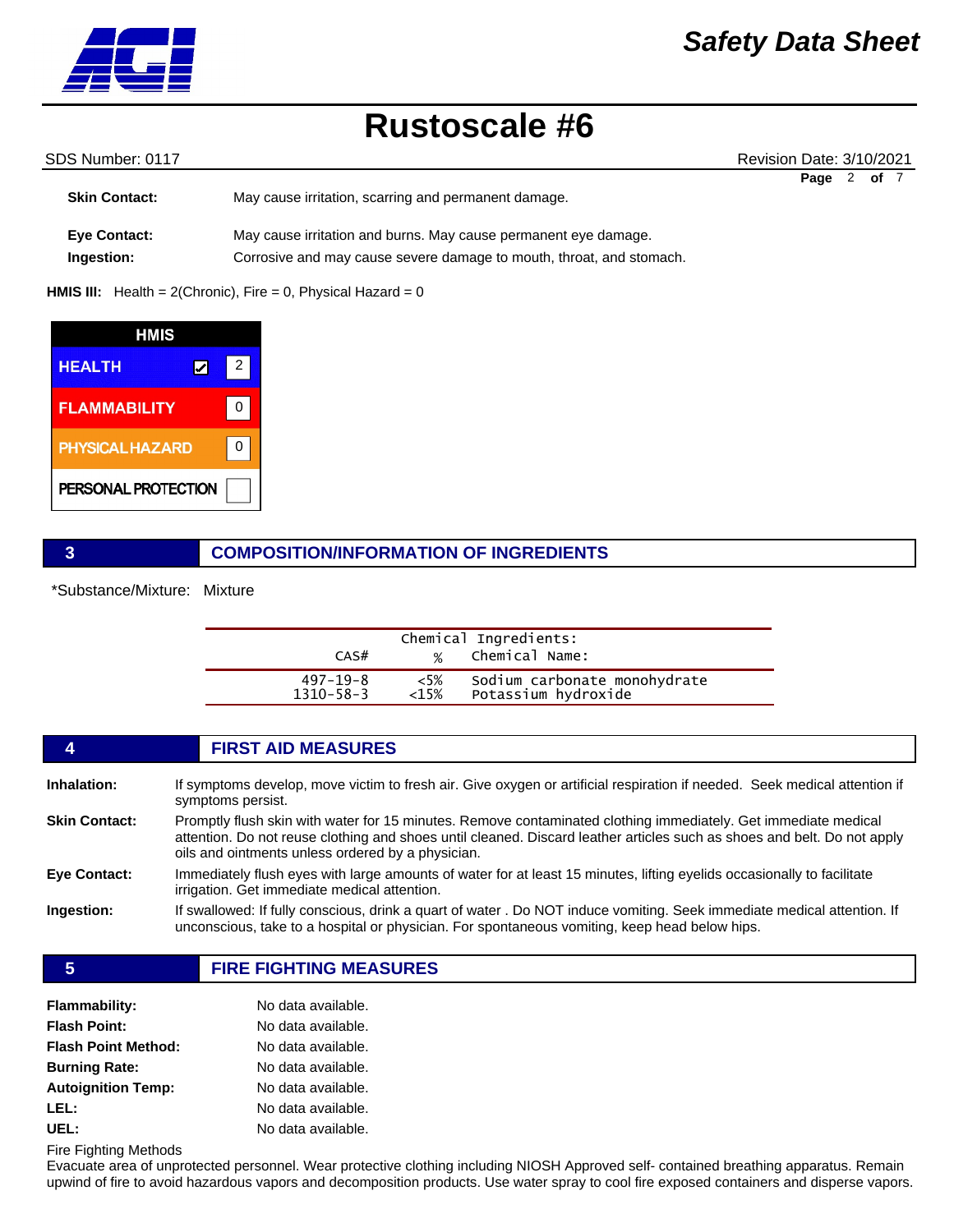SDS Number: 0117 Revision Date: 3/10/2021 **Page** 3 **of** 7

### **Unusual Fire or Explosion Hazards:**

Product may react with some metals (ex: aluminum, zinc, tin, etc) to release flammable hydrogen gas. Containers exposed to intense heat from fires should be cooled with water to prevent vapor pressure buildup which could result in container rupture.

#### *Extinguishing Media*

**Suitable:** Water spray, alcohol- resistant foam, dry chemical, or carbon dioxide.

**Unsuitable fire extinguisher:** No data available. Do not use direct water stream

## **6 ACCIDENTAL RELEASE MEASURES**

#### **Personal Precautions**

Evacuate personnel to safe area if spill occurs. Use personal protective equipment. Avoid breathing vapors, mist or gas. Ensure adequate ventilation. Never exceed any occupational exposure limits. Caution: this product may react violently with acids and water.

#### **Environmental Precautions**

Prevent further leakage or spillage if safe to do so. Do not let products enter drains. Discharge into the environment must be avoided.

#### **Spill**

Soak up with inert absorbent material and dispose of as hazardous waste. Keep in suitable, closed containers for disposal. Neutralize remaining residue with dilute hydrochloric acid solution and dispose of properly. Flush remaining area with water to remove trace residue.

| 7                                        | <b>HANDLING AND STORAGE</b>                                                                                                                                                                                                                                                                                                                                                                                                                                                                                                                                                                                                                                                                                                                                      |
|------------------------------------------|------------------------------------------------------------------------------------------------------------------------------------------------------------------------------------------------------------------------------------------------------------------------------------------------------------------------------------------------------------------------------------------------------------------------------------------------------------------------------------------------------------------------------------------------------------------------------------------------------------------------------------------------------------------------------------------------------------------------------------------------------------------|
| <b>Handling Precautions:</b>             | Avoid contact with eyes, skin, or clothing. Avoid breathing vapors or mist. Wash thoroughly after<br>handling. Do not puncture or drop containers.<br>Add product to water slowly while stirring. If product is added rapidly or without stirring and becomes<br>concentrated at the bottom of the mixing vessel, excessive heat may be generated.                                                                                                                                                                                                                                                                                                                                                                                                               |
| <b>Storage Requirements:</b>             | Store in cool/dry area. Keep away from sunlight, heat, sparks, and flames. Keep away from incompatible<br>materials. Keep container tightly closed. Do not store in unlabeled or mislabeled containers. Do not<br>expose sealed containers to temperatures above 104°F                                                                                                                                                                                                                                                                                                                                                                                                                                                                                           |
| 8                                        | <b>EXPOSURE CONTROLS/PERSONAL PROTECTION</b>                                                                                                                                                                                                                                                                                                                                                                                                                                                                                                                                                                                                                                                                                                                     |
| <b>Engineering Controls:</b>             | Provide local exhaust ventilation. Maintain adequate ventilation. Do not use in confined spaces.                                                                                                                                                                                                                                                                                                                                                                                                                                                                                                                                                                                                                                                                 |
| <b>Personal Protective</b><br>Equipment: | <b>Hygiene Measures</b><br>Handle in accordance with good industrial hygiene and safety practice. Wash hands before breaks and<br>at the end of workday.<br>Respiratory<br>Where risk assessment shows air-purifying respirators are appropriate use a full-face respirator with<br>multi-purpose combination (US) or type ABEK (EN 14387) respirator cartridges as a backup to<br>engineering controls. If the respirator is the sole means of protection, use a full-face supplied air<br>respirator.<br>Eyes and Face<br>Wear chemical safety goggles while handling this product. Wear additional eye protection such as a face<br>shield when the possibility exists for eye contact with splashing or spraying liquid or airborne material.<br><b>Skin</b> |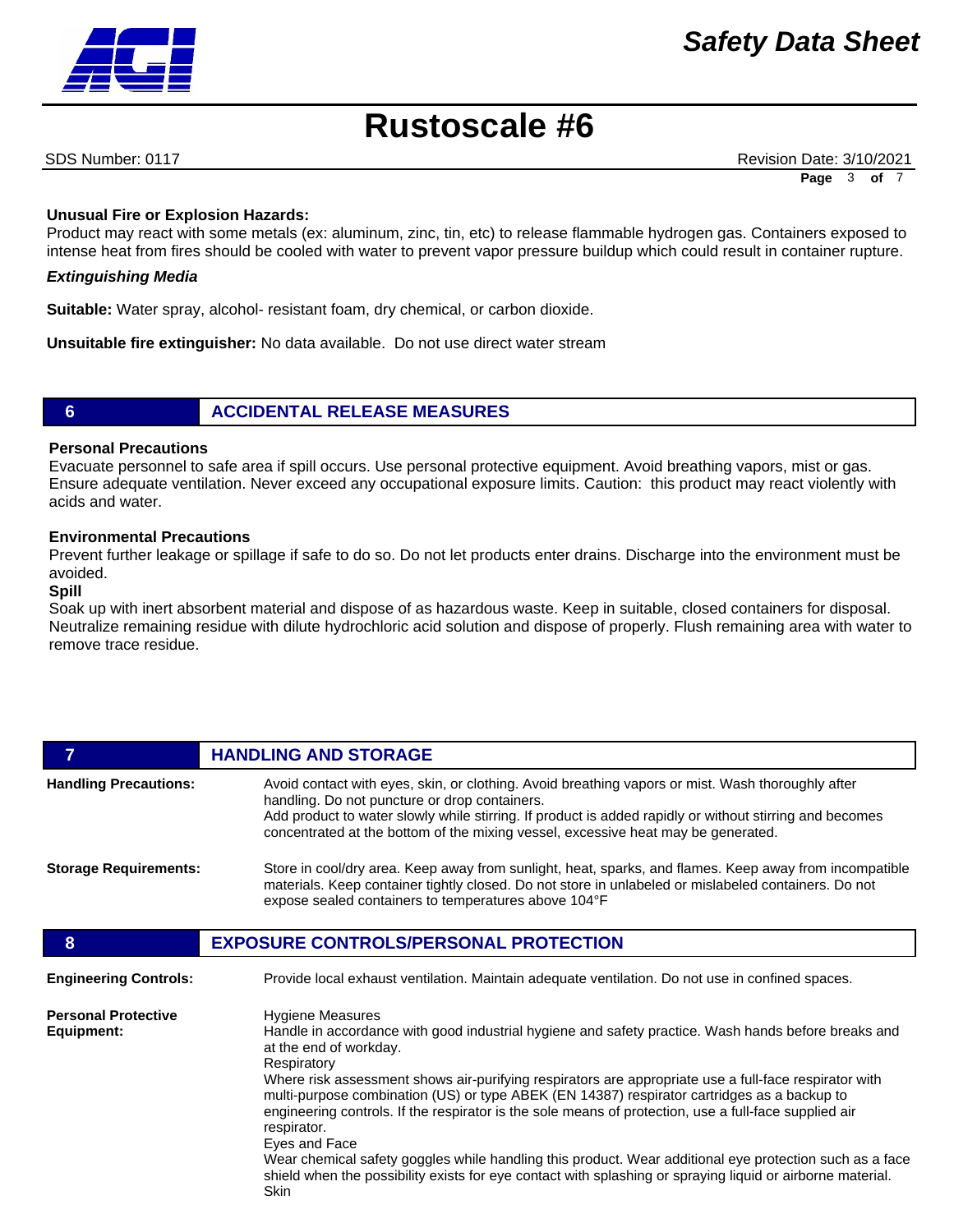

#### SDS Number: 0117 Revision Date: 3/10/2021

**Page** 4 **of** 7

Prevent contact with this product. Wear gloves and protective clothing depending on conditions of use. Protective gloves: gauntlet-type, neoprene, nitrile.

| <b>Component</b>    | <b>OSHA PEL</b>    | <b>ACGIH TWA/TLV</b> |  |
|---------------------|--------------------|----------------------|--|
| Potassium Hydroxide | $2 \text{ mg/m}$ 3 | $2 \text{ mg/m}$ 3   |  |
| Sodium Carbonate    | $5 \text{ mg/m}$   | 10 mg/m $3$          |  |

| 9                                               | PHYSICAL AND CHEMICAL PROPERTIES |                              |                    |
|-------------------------------------------------|----------------------------------|------------------------------|--------------------|
| Appearance:                                     | Clear. Dark Brown                |                              |                    |
| <b>Physical State:</b>                          | Liquid                           | Odor:                        | <b>Odorless</b>    |
| Odor Threshold:                                 | No data available.               | <b>Molecular Formula:</b>    | No data available. |
| <b>Particle Size:</b>                           | No data available.               | Solubility:                  | Complete           |
| <b>Spec Grav./Density:</b>                      | 1.10                             | <b>Softening Point:</b>      | No data available. |
| Viscosity:                                      | No data available.               | <b>Percent Volatile:</b>     | No data available. |
| <b>Saturated Vapor</b><br><b>Concentration:</b> | No data available.               | <b>Heat Value:</b>           | No data available. |
| <b>Boiling Point:</b>                           | $293^\circ$ F                    | <b>Freezing/Melting Pt.:</b> | $32^{\circ}F$      |
| Flammability:                                   | No data available.               | <b>Flash Point:</b>          | No data available. |
| <b>Partition Coefficient:</b>                   | No data available.               | Octanol:                     | No data available. |
| Vapor Pressure:                                 | No data available.               | <b>Vapor Density:</b>        | Heavier than air   |
| pH:                                             | >13.0                            | VOC:                         | No data available. |
| Evap. Rate:                                     | Slower than butyl acetate        | <b>Bulk Density:</b>         | No data available. |
| Molecular weight:                               | No data available.               | <b>Auto-Ignition Temp:</b>   | No data available. |
| Decomp Temp:                                    | No data available.               | UFL/LFL:                     | No data available. |

Lower Explosion Limits: No data available. Upper Explosion Limits: No data available.

#### **10 STABILITY AND REACTIVITY**

| <b>Reactivity:</b>                                                  | No data available.                                                                                                                                                    |
|---------------------------------------------------------------------|-----------------------------------------------------------------------------------------------------------------------------------------------------------------------|
| <b>Chemical Stability:</b>                                          | Product is stable under normal conditions.                                                                                                                            |
| <b>Conditions to Avoid:</b>                                         | Product adsorbs carbom dioxide from the air. Keep containers closed and sealed. To dilute: Add<br>products slowly to lukewarm water, not water to product.to product. |
| <b>Materials to Avoid:</b>                                          | Strong oxidizers                                                                                                                                                      |
| <b>Hazardous Decomposition:</b><br><b>Hazardous Polymerization:</b> | Thermal decomposition may release: carbon monoxide, carbon dioxide, and sodium compounds.<br>Will not occur under normal conditions.                                  |

**11 TOXICOLOGICAL INFORMATION**

### **Toxicity Data:**

**Eye Effects:** May cause eye irritation. Serious eye damage/eye irritation. Effects may vary depending on the length of exposure, solution, concentration, and first aid measures.

- » Sodium Carbonate no data available
- » Potassium Hydroxide Eyes Rabbit = corrosive to eyes

**Skin Effects:** May cause skin irritation; burns

» Sodium Carbonate - Dermal LD50 - no data available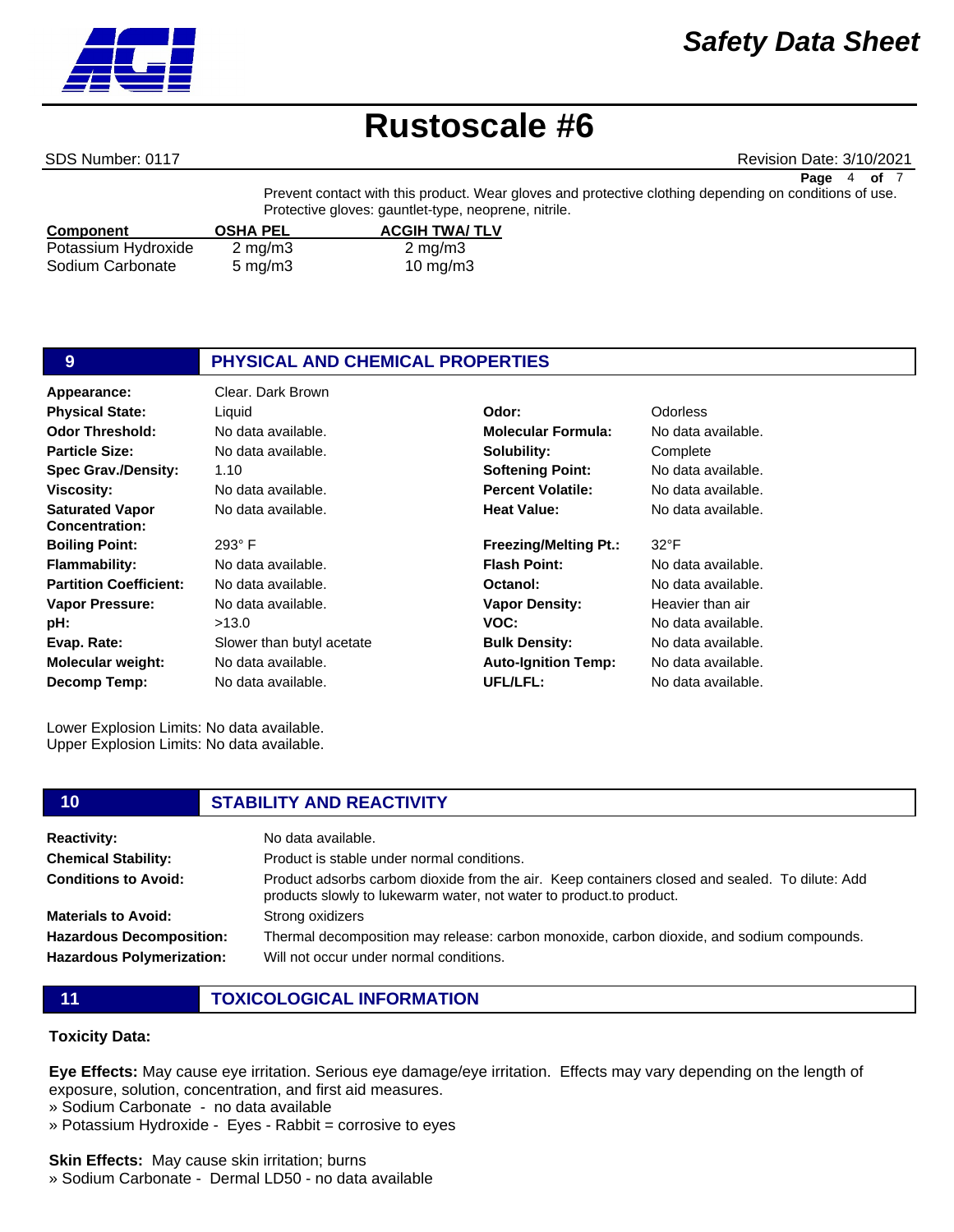SDS Number: 0117 Revision Date: 3/10/2021 **Page** 5 **of** 7

» Potassium Hydroxide - Dermal LD50 - no data available

**Inhalation Effects:** May cause moderate irritation. May irritate nose, throat, and respiratory tract.

» Sodium Carbonate - Inhalation LC50 - Rat - 2300mg/m3 - 2H

» Potassium Hydroxide - Inhalation LC50 - no data available

**Ingestion Effects:** May be harmful is swallowed; cause irritation. May cause burning sensation, pain.

- » Sodium Carbonate Oral LD50 Rat = 4090 mg/kg
- » Potassium Hydroxide Oral LD50 Rat = 1450 mg/kg

| <b>Chronic Effects:</b>   | No data available. |
|---------------------------|--------------------|
| <b>Mutagenicity:</b>      | No data available. |
| Teratogenicity:           | No data available. |
| <b>Fertility Effects:</b> | No data available. |

#### **Carcinogenicity:**

**IARC:** No component of this product present at levels greater than or equal to 0.1% is identified as probable, possible or confirmed human carcinogen by IARC.

**ACGIH:** No component of this product present at levels greater than or equal to 0.1% is identified as a carcinogen or potential carcinogen by ACGIH.

**NTP:** No component of this product present at levels greater than or equal to 0.1% is identified as a known or anticipated carcinogen by NTP

**12 ECOLOGICAL INFORMATION** 

**Biodegradability:** No data available.

#### **Ecotoxicity**

Toxicity to fish:

- » Potassium Hydroxide LC50- Gambusia affnis (Mosquito fish) 80 mg/L- 96 hr
- » Sodium Carbonate LC50- Lepomis macrochirus (bluegill) 300 mg/L 96 hr

Toxicity to aquatic invertebrate:

» Sodium Carbonate EC50-Daphnia magna (water flea) - 265 mg/l - 48 hr

Bioaccumulative potential: No data available Mobility in soil: No data available

Other adverse effects: An environmental hazard cannot be excluded in the event of unprofessional handling or disposal. Harmful to aquatic life.

## **13 DISPOSAL CONSIDERATIONS**

Dispose of in accordance with local, state, and federal regulations. Since emptied containers retain product residue, follow label warnings even after container is emptied. DO NOT pressurize, cut, weld, solder, drill, grind, or expose empty containers to heat, flame, sparks or other sources of ignition.

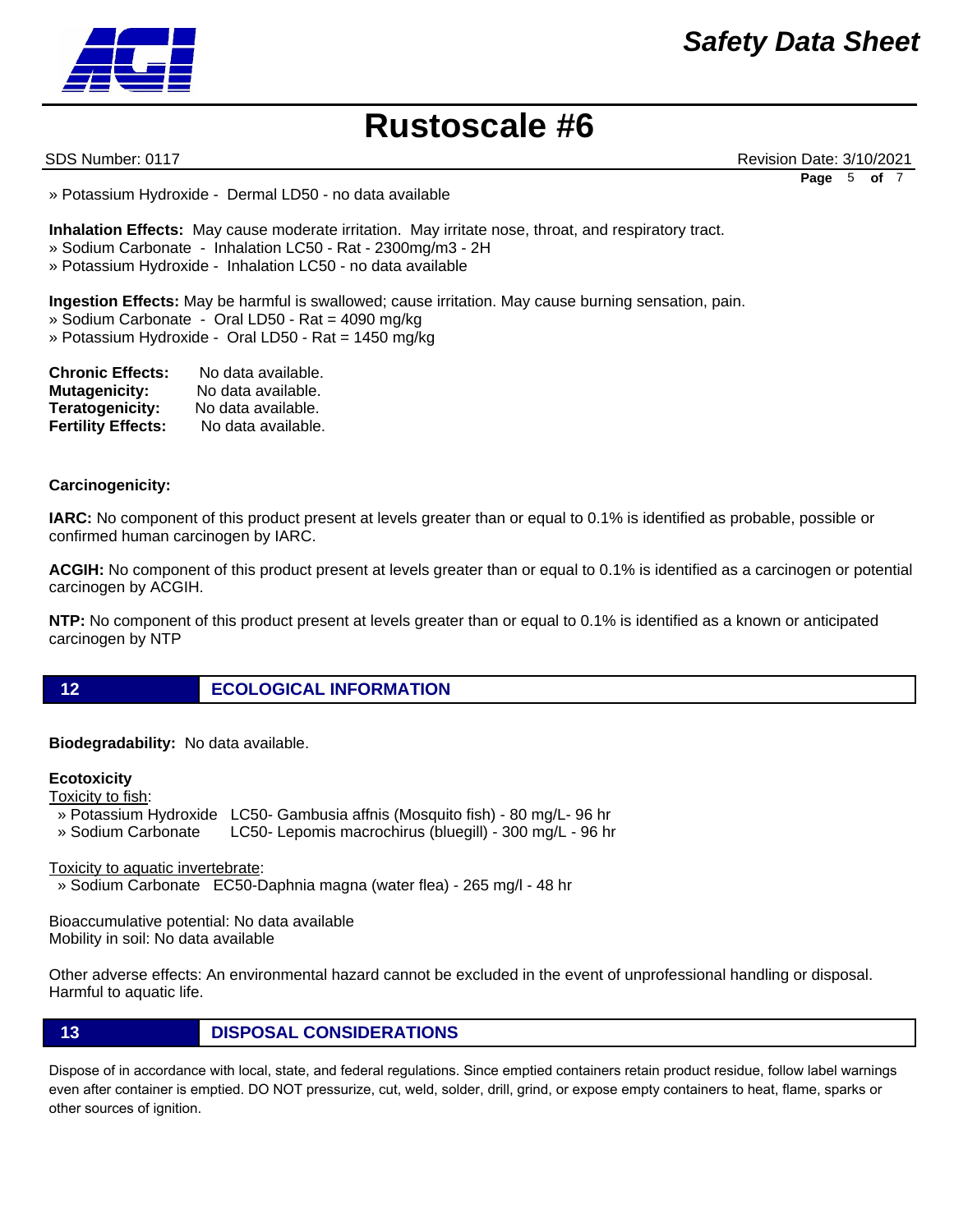SDS Number: 0117 Revision Date: 3/10/2021

**Page** 6 **of** 7

**14 TRANSPORT INFORMATION**

UN3266, Corrosive liquid, basic, inorganic, n.o.s., 8, PGII, (Potassium Hydroxide)

Resp. Guide Page: 154



# **15 REGULATORY INFORMATION**

Component (CAS#) [%] - CODES

---------------------------------------------------------------- Carbonic acid disodium salt (497-19-8) [<5%] TSCA

RQ(1000LBS), Potassium hydroxide (1310-58-3) [<15%] CERCLA, CSWHS, MASS, OSHAWAC, PA, TSCA, TXAIR

This product does not contain chemicals known to the State of California to cause cancer, birth defects, or other reproductive harm.

Regulatory CODE Descriptions ---------------------------------------------------------------- RQ = Reportable Quantity TSCA = Toxic Substances Control Act CERCLA = Superfund clean up substance CSWHS = Clean Water Act Hazardous substances MASS = MA Massachusetts Hazardous Substances List OSHAWAC = OSHA Workplace Air Contaminants PA = PA Right-To-Know List of Hazardous Substances TXAIR = TX Air Contaminants with Health Effects Screening Level

## **FEDERAL REGULATIONS**

TSCA Inventory Status: All components of this product are listed as "Active" on the Toxic Substances Control Act (TSCA) 8 (b) Inventory.

CERCLA / SARA Emergency Reporting: A spill or release of this material may trigger the emergency release reporting requirements under CERCLA (40 CFR Part 300) and/or SARA Title III (40 CFR Part 355). State or local reporting requirements may differ from federal requirements.

**» Potassium Hydroxide CERCLA reporting amount = 1000 lbs**

SARA Title III Section 313: This product does not require reporting.

Clean Water Act (CWA): The following chemicals are listed under Section 311 as hazardous substances requiring the submission of a National Pollutant Discharge Elimination System (NPDES) permit application to EPA. **» Potassium Hydroxide.**

## **STATE REGULATIONS**

**California-** The following components are listed under Prop 65: None of the chemicals are listed.

**Massachusetts - RTK Substances:** The following components are listed: Potassium Hydroxide (CAS# 1310-58-3)

**New Jersey - RTK Substances:** The following components are listed: Potassium Hydroxide (CAS# 1310-58-3)